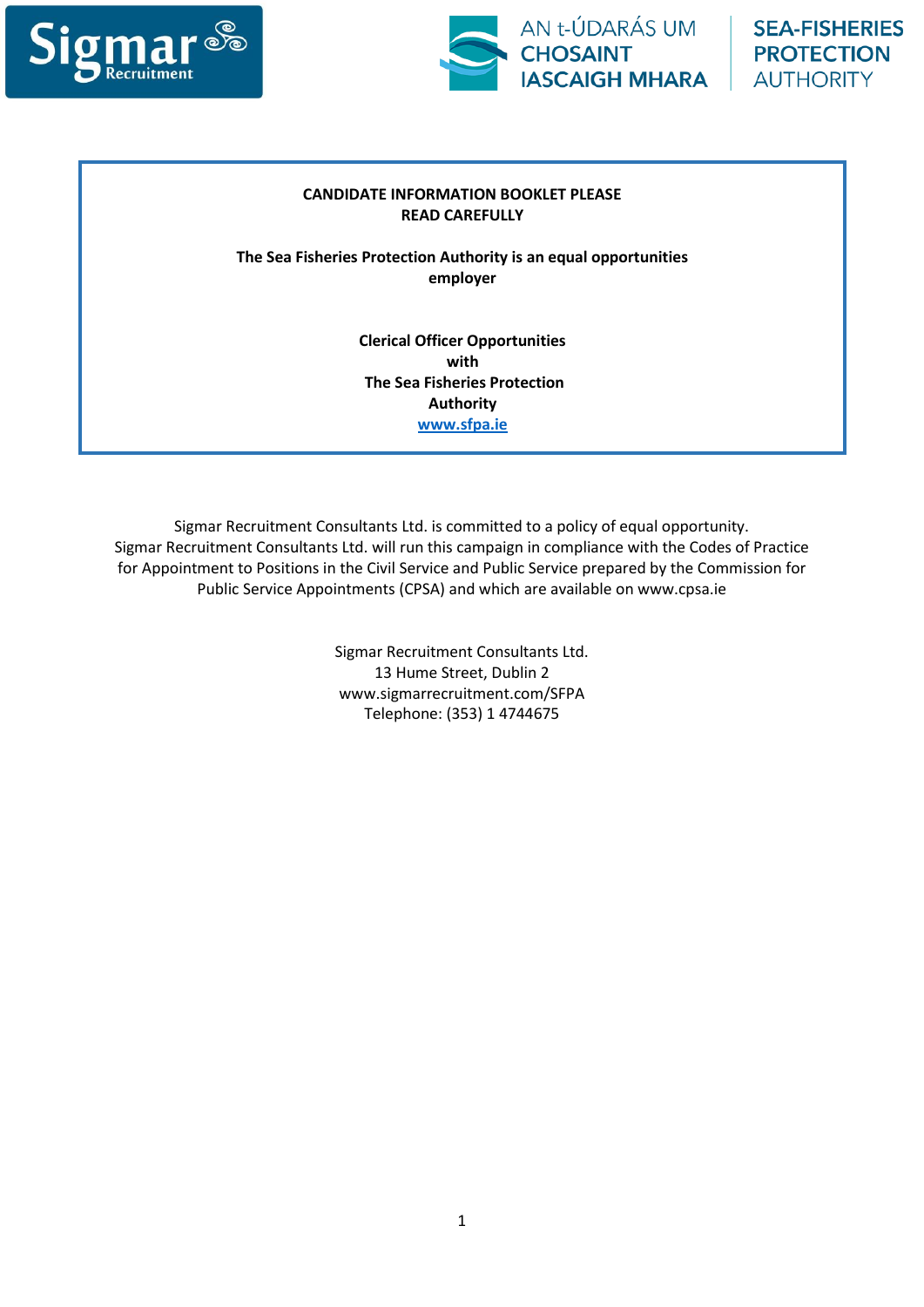



**Title:** Clerical Officer **Employer:** Sea Fisheries Protection Authority **Salary:** €24,104 (entry level) **Level:** Clerical Officer (Standard Scale)

**Locations:** Clonakilty, Co. Cork;

**Closing time and date: 12 noon on 2nd April 2020**

## **Introduction**

The SFPA will hold a competition which will establish a panel of suitably qualified candidates to fill Clerical Officer vacancies which may arise in the Sea Fisheries Protection Authority across a range of business areas within the SFPA in its head office in Clonakilty, Co. Cork.

## **SFPA Background:**

In accordance with Statutory Instrument No 376 of 2006 the Sea-Fisheries Protection Authority was established on the 1st of January 2007 as was provided for by the Sea-Fisheries and Maritime Jurisdiction Act 2006 (No. 8 of 2006). The Authority is independent in the exercise of its functions. The SFPA carries out a wide range of functions related to Sea-Fisheries conservation and Seafood Safety law including seafood consignment export certification, food operator business approval and registration, product approval and supporting the good reputation of Ireland's seafood industry through the implementation of Seafood safety legislation.

## **Principal Functions of the SFPA:**

- To secure efficient and effective enforcement of Sea-Fisheries law and food safety law
- To promote compliance with and deter contraventions of Sea-Fisheries law and food safety law
- To detect contraventions of Sea-Fisheries law and food safety law
- To provide information to the Sea-Fisheries and seafood sectors on Sea-Fisheries law and food safety law and relevant matters within the remit of the Authority, through the Consultative Committee established under section 48 of the above Act or by any other means it considers appropriate
- To advise the Minister in relation to policy on effective implementation of Sea-Fisheries law and food safety law
- To provide assistance and information to the Minister in relation to the remit of the Authority
- To collect and report data in relation to Sea-Fisheries and food safety as required by the Minister and under Community law
- To represent or assist in the representation of the State at national, Community and international for as requested by the Minister; and
- To engage in any other activities relating to the functions of the Authority as may be approved of by the Minister

In meeting its responsibilities under the Sea-Fisheries and Maritime Jurisdiction Act 2006 the SFPA currently has three main business areas, namely in Seafood Safety regulation, Sea Fisheries Conservation regulation and the Corporate Services of the SFPA.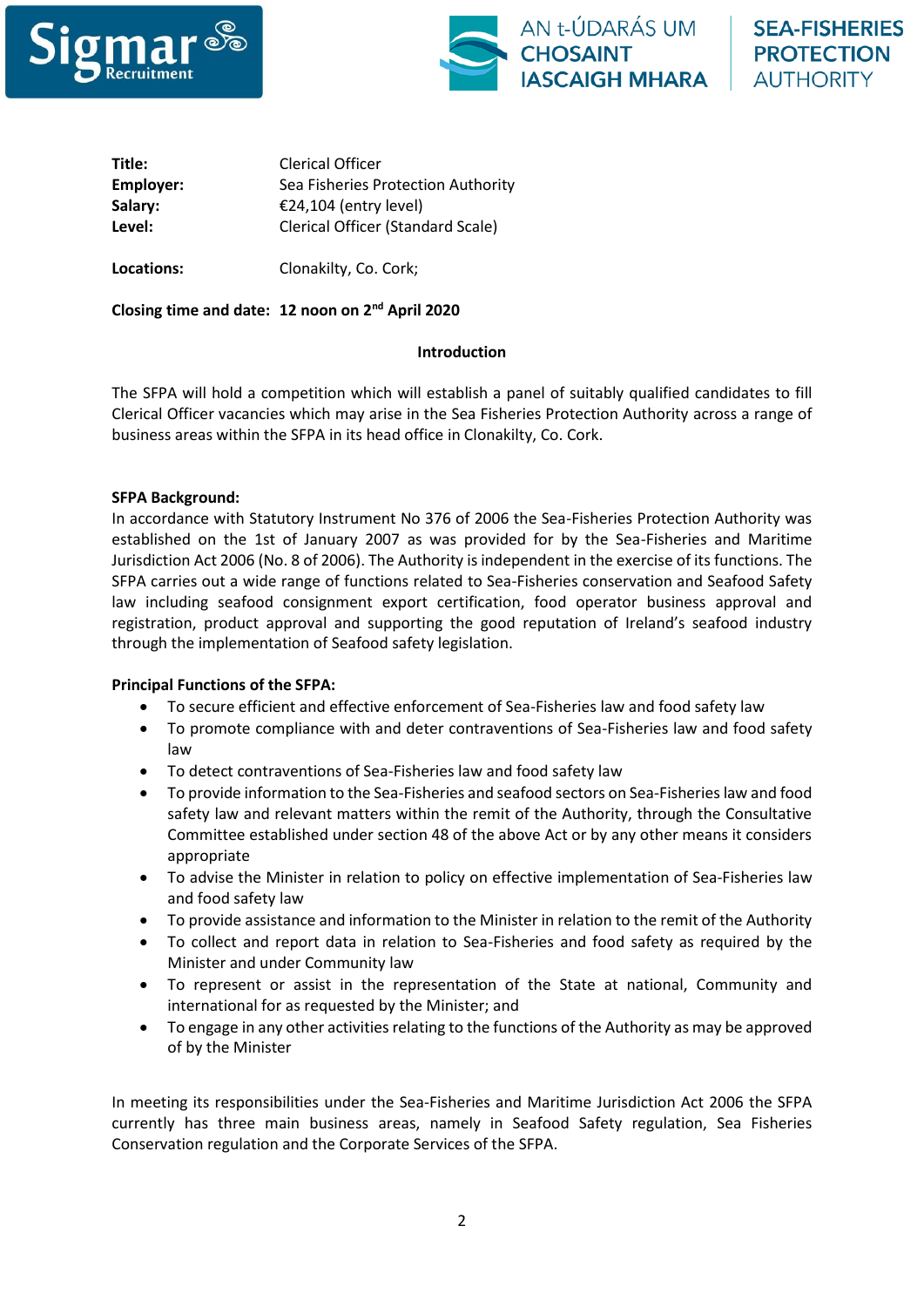



This competition will establish a panel of suitable candidates to fill CO posts applying the Civil Service competencies for Clerical Officer positions:

- Teamwork
- Information Management/Processing
- Delivery of Results
- Customer Service & Communication Skills
- Specialist Knowledge, Expertise and Self Development
- Drive & Commitment to Public Service Values

## **Key Duties and Essential Responsibilities of the Clerical Officer**

The duties of the Clerical Officer involve clerical and administration tasks and may vary depending on the nature of work carried out by the employing business unit.

The main duties and responsibilities of this role include - :

- General clerical duties typing, filing, photocopying, inputting data, handling/dealing with correspondence, answering/making phone calls etc.
- Processing, auditing and examination of various documentation
- Managing high volumes of data input and validation. Front line communication with the public/customers (internal and external) e.g. responding to queries and providing information in a professional and courteous manner, in person, on the telephone and via e-mail
- Providing secretarial support for meetings and taking minutes when required
- Maintaining complete and accurate files and records, for example, by using the Authority's data system or other filing systems that are in place
- Providing reception cover e.g. operating the switchboard, answering and directing calls, greeting visitors, logging post/cheques etc.
- Supporting supervisors and colleagues as required
- Working as part of a team to deliver high quality services
- Completing routine accounts work
- Complying with any duties that may be assigned from time to time by the Relevant Unit Head or Deputy/Assistant Head of Unit

#### **Note**

This job specification is intended as a basic guide to the scope and responsibilities of the position. It is subject to ongoing review and will evolve in line with the constantly evolving practices and functions of the Authority's work.

#### **Essential:**

Candidates must, on or before 12 noon 2<sup>nd</sup> April 2020, have the following essential requirements:

Eligibility Criteria/Requirements

- Relevant clerical/administration experience
- Ability to work on own initiative
- Proficiency in the use of Microsoft Office and databases
- Strong written and verbal communication skills
- Excellent customer service skills
- Ability to work effectively within a team environment
- Commitment to delivering quality work
- Sound judgement and problem-solving skills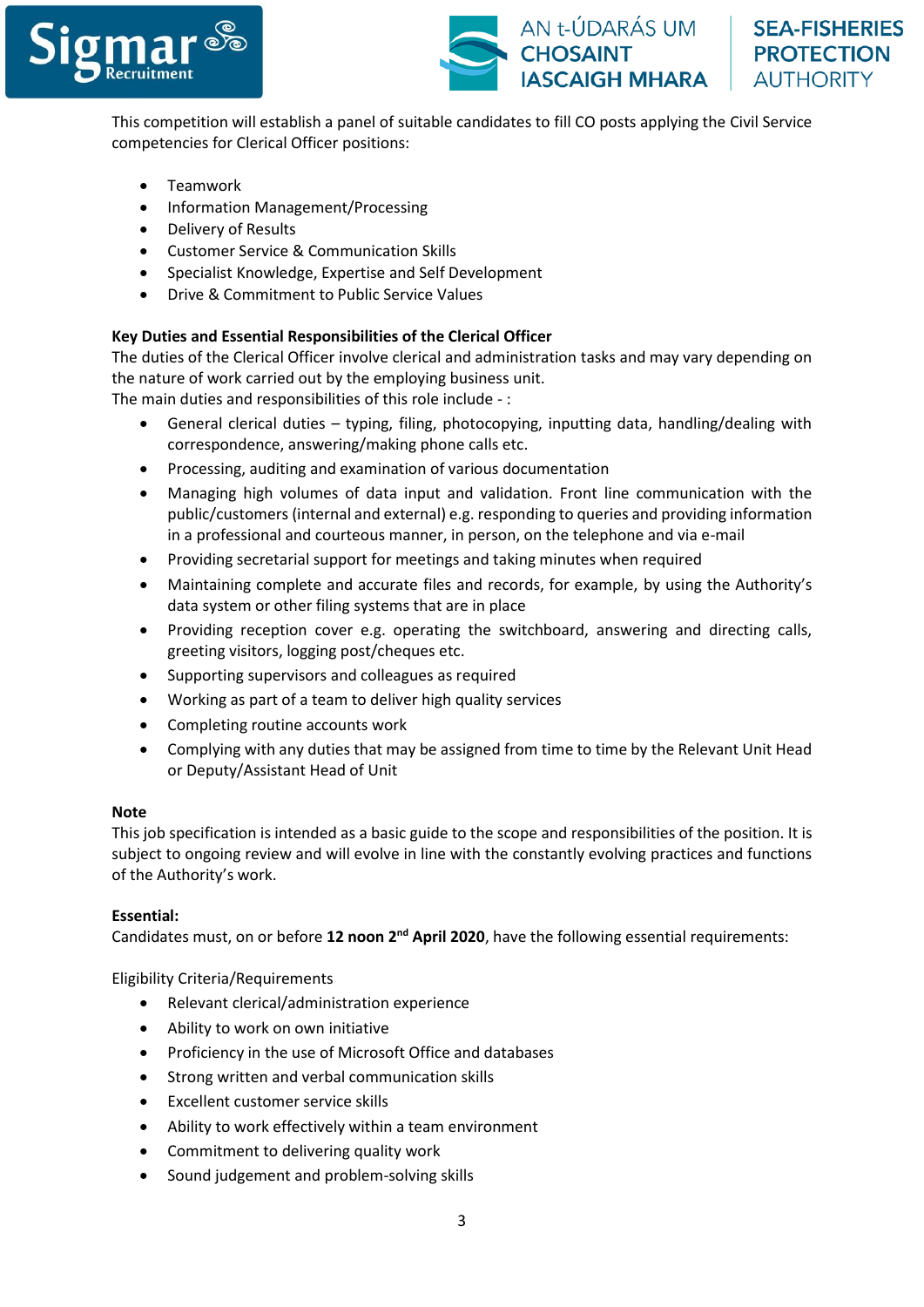



- Willingness to learn and to develop skills, knowledge and expertise
- Administration experience within a compliance, regulatory background would be advantageous to applicants.
- Proficient in both written and spoken English

Applicants must demonstrate, by reference to specific achievements in their career to date, that they possess the qualities, skills and knowledge required for the role of Clerical Officer as identified in the 'Requirements' above and the Authority's Clerical Officer Competencies (see Appendix 1).

#### **How to Apply:**

All candidates should visit www.sfpajobs.com where there is a full list of available positions in the SFPA with the corresponding downloadable information booklet for each position. There will also be a link to the online application portal to where all applications must be submitted.

To apply, candidates must submit their application form via the online application portal.

Only Application Forms fully submitted online will be accepted into the campaign. Applications will not be accepted after the closing date.

#### **Closing Date:**

Your application must be submitted on the online application portal by 12 noon on  $2^{nd}$  April 2020 exactly. Applications will not be accepted after this time.

If you do not receive an acknowledgement of receipt of your application within 24 hours of applying, please contact [SFPA@sigmar.ie](mailto:SFPA@sigmar.ie) or Shane Mullen (smullen@sigmar.ie)

Campaign updates will be issued to your registered email address as entered on the online application portal.

The onus is on each applicant to ensure that they are in receipt of all communication from Sigmar Recruitment Consultants Ltd. You are advised to check your emails on a regular basis throughout the duration of the competition; in addition, being sure to check junk/spam folders should any emails be mistakenly filtered.

Sigmar Recruitment accepts no responsibility for communication not accessed or received by an applicant.

Candidates should make themselves available on the date(s) specified by Sigmar Recruitment Consultants Ltd. and should make sure that the contact details specified on their application form are correct.

#### **Selection process**

Normally the number of applications received for a position exceeds that required to fill the role. While candidates may meet the eligibility criteria of the competition, if the numbers applying for a post are such that it would not be practical to progress all candidates to the next stage of the selection process, the Authority may decide that a certain number only will be progressed to the next stage.

#### **The selection process may include:**

• Shortlisting of candidates on the basis of the information provided in the application form to reduce the list of candidates for pre-interview testing or/and interview. The Authority will determine the number of candidates to be progressed through each stage of the selection process. It is therefore in your own interest to provide a detailed and accurate account of how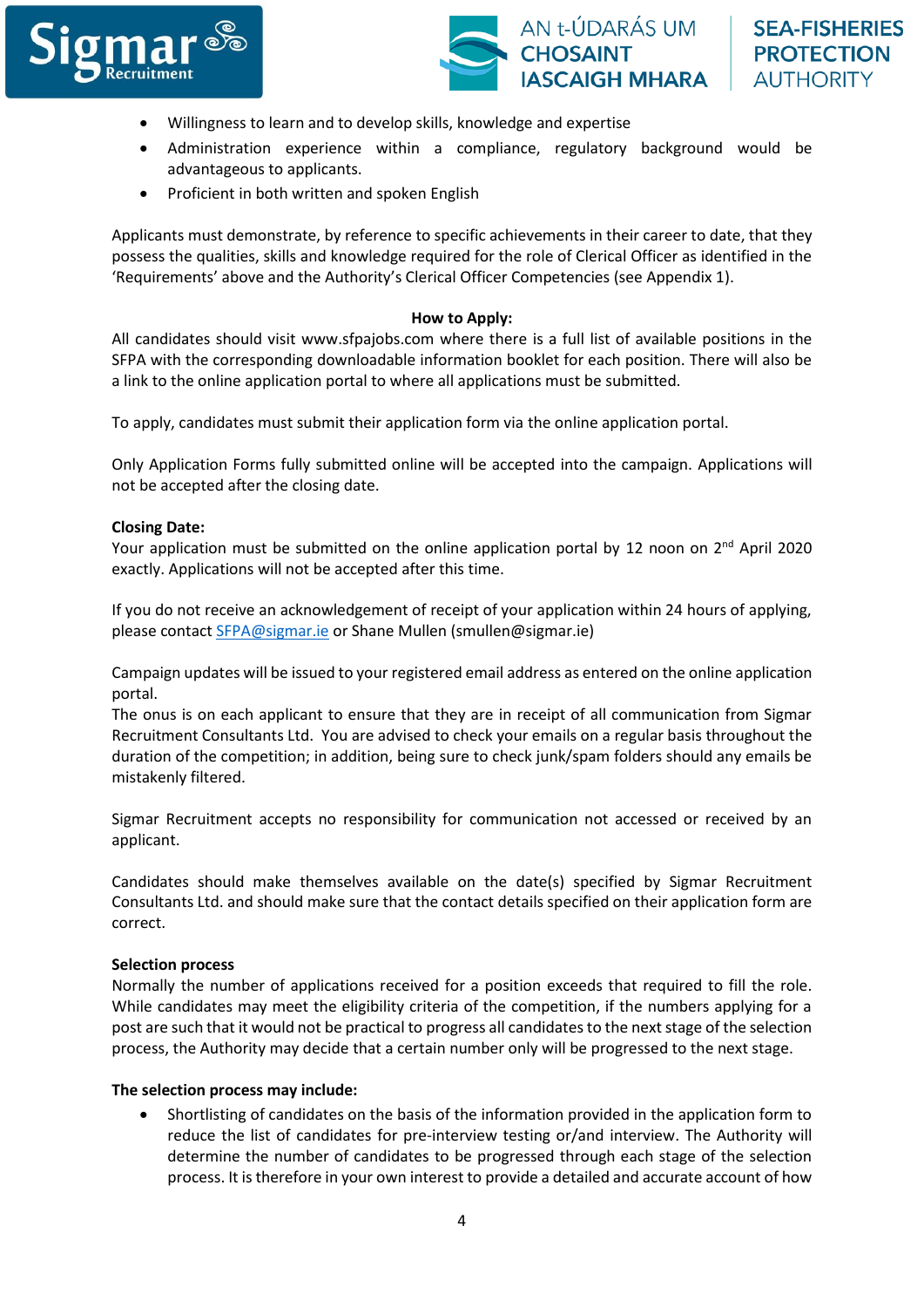



**SEA-FISHERIES PROTECTION AUTHORITY** 

your skills, qualifications and experience meet the requirements of the post.

• As part of the selection process, candidates will be required to undergo an aptitude test which is made up of a Verbal Interpretation test; Numerical Interpretation test; and Checking Information test. Candidates must achieve a pass rate, as set by the Authority, in order to be progressed to the next stage of the selection process.

## **The selection process may also include:**

- a competitive initial/preliminary interview; and/or
- a competitive final interview(s); and/or
- Candidates will be required to attend testing and/or interview(s) at their own expense. It is not possible to alter the allocated testing and/or interview date(s) or time(s). Candidates who do not attend for testing and/or interview(s) etc., when and where required, will have no claim for further consideration and their candidature will be deemed to be withdrawn
- Candidates must produce satisfactory documentary evidence of all qualifications claimed by them, which must be provided promptly on request. Failure to produce such documentary evidence when requested may lead to disqualification from the competition and/or termination of contract. Therefore, it is advised that you have this documentation available to you when making your application
- Any candidate who supplies false or misleading information in their application may be disqualified or have their employment terminated
- Sigmar Recruitment will endeavour to keep candidates informed of the progress of their application at the earliest possible date

Candidates should note that canvassing will disqualify and will result in their exclusion from the process.

#### **Appointment from Panel**

Through this competition, the Authority may establish a panel of the successful candidates in order of merit. Any panel created will expire after a period of 24 months from the date of the first appointment from the panel, or when it has been exhausted, whichever is sooner.

The Authority reserve the right to decide that only a certain number will be placed on any such panel. Qualification and placement on a panel is not a guarantee of appointment to a position. Candidates not appointed at the expiry of the panel will have no claim to a position thereafter because of having been on the panel.

Please note that once an offer of appointment has been accepted and/or declined by a candidate, the candidate will no longer remain on the panel and the Authority may select another person for appointment on the results of the selection process. More detailed information will be provided to successful candidates.

#### **General conditions of employment**

#### **Pay**

Entry will be at the minimum of the Clerical Officer (Standard) Scale, which is €24,104 for persons appointed to certain direct entry grades in the public service on or after 6 April 1995. The salary scale for the position is as follows:

For persons newly appointed to the public service on or after 6 April 1995 (Class A PRSI):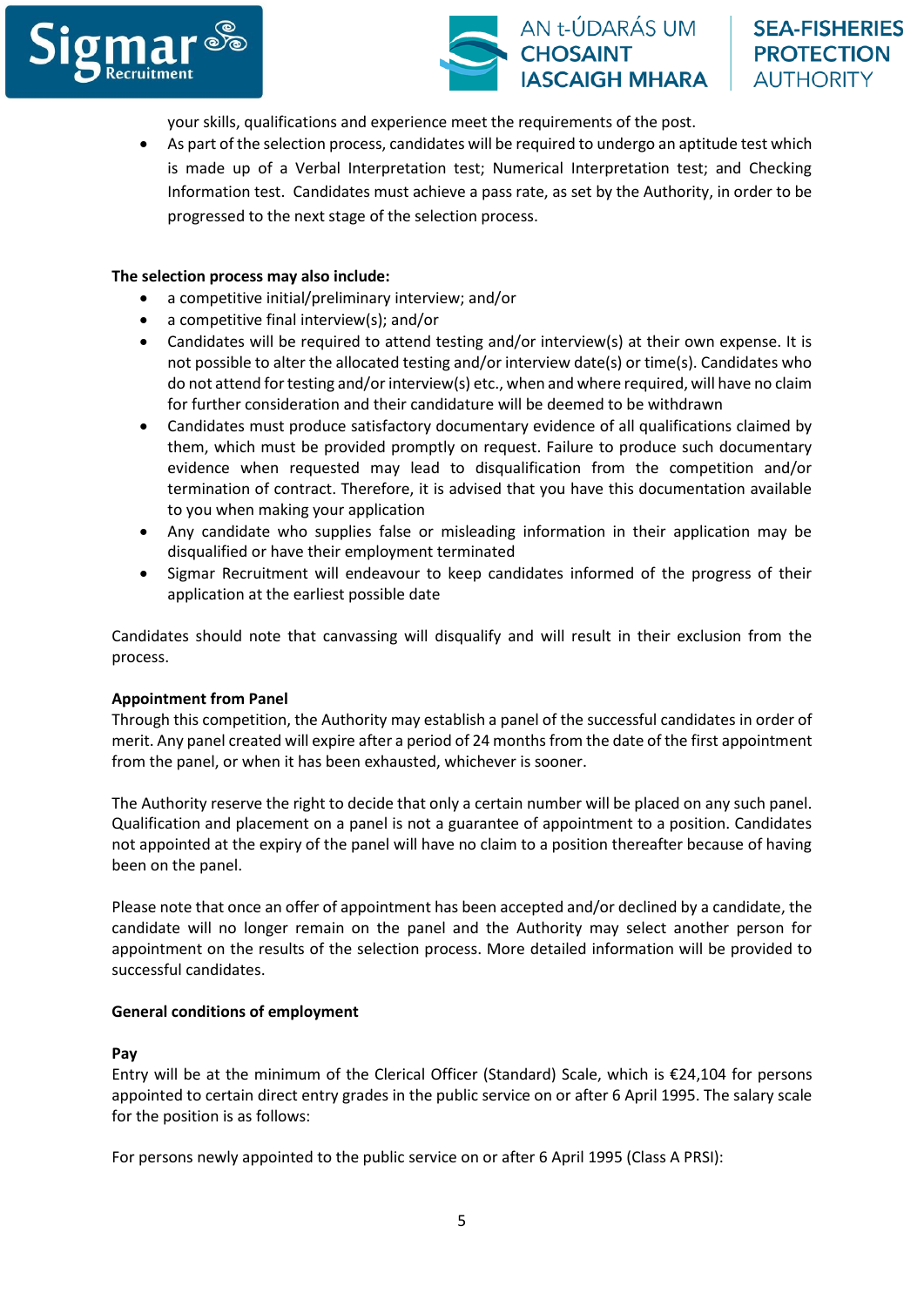

# CLERICAL OFFICER (PPC)

| €25,681   | €26,083               | €26,864               | €28,017   | €29,167                 |
|-----------|-----------------------|-----------------------|-----------|-------------------------|
| (€492.18) | (€499.85)             | (E514.83)             |           | $(€536.93)$ $(€558.99)$ |
| €31,157   | €32,105               | €33,209               |           |                         |
| (E597.11) |                       | (E636.43)             |           | (€651.32) (€672.24)     |
| €37,855   | €39, 186 <sup>1</sup> | €39, 796 <sup>2</sup> |           |                         |
| (E725.48) | (E750.99)             | (E762.68)             |           |                         |
|           |                       |                       | (€615.29) | €33,986 €35,078         |

Long service increments may be payable after 3 years (LSI-1) and 6 years (LSI-2) satisfactory service at the maximum of the scale. Increments are normally awarded annually subject to satisfactory performance and sick leave limits; however, payment of increments and or the rate of remuneration may be adjusted from time to time in line with Government pay policy.

## **Tenure**

In the event of appointment to a permanent or temporary position with the Authority the appointee must serve a probationary period, which normally will last for twelve months. If at any time during this period it appears that the appointee would not be suitable for final appointment the probation will be terminated.

## **Hours of attendance**

Hours of attendance will amount to not less than 43.25 hours gross (43 hrs and 15 mins) and 37 hrs net per week. The appointee will be required to work such additional hours from time to time as may be reasonable and necessary for the proper performance of his/her duties subject to the limits set down in the working time regulations.

## **Annual Leave**

The annual leave allowance for the position of Clerical Officer is 22 working days per year, rising to 23 after five years' service and to 24 after ten years' service, 25 days after 12 years' service and 26 after 14 years' service. This allowance is subject to the usual conditions regarding the granting of annual leave, is based on a five day week and is exclusive of the usual public holidays.

#### **Location:**

The appointee for this role will be based in the SFPA's Head Office, Clonakilty, Co. Cork. When absent from home and place of employment on official duty, the appointee will be paid appropriate travelling expenses and subsistence allowances, subject to normal civil service regulations/public sector regulations.

#### **Sick Leave:**

Pay during properly certified sick absence, provided there is no evidence of permanent disability for service, will apply on a pro-rata basis, in accordance with the provisions of the sick leave circulars.

#### **PRSI**

Officers who will be paying Class A rate of PRSI will be required to sign a mandate authorising the Department of Social Protection to pay any benefits due under the Social Welfare Acts directly to the SFPA. Payment during illness will be subject to the officer making the necessary claims for social insurance benefit to the Department of Social Protection within the required time limits.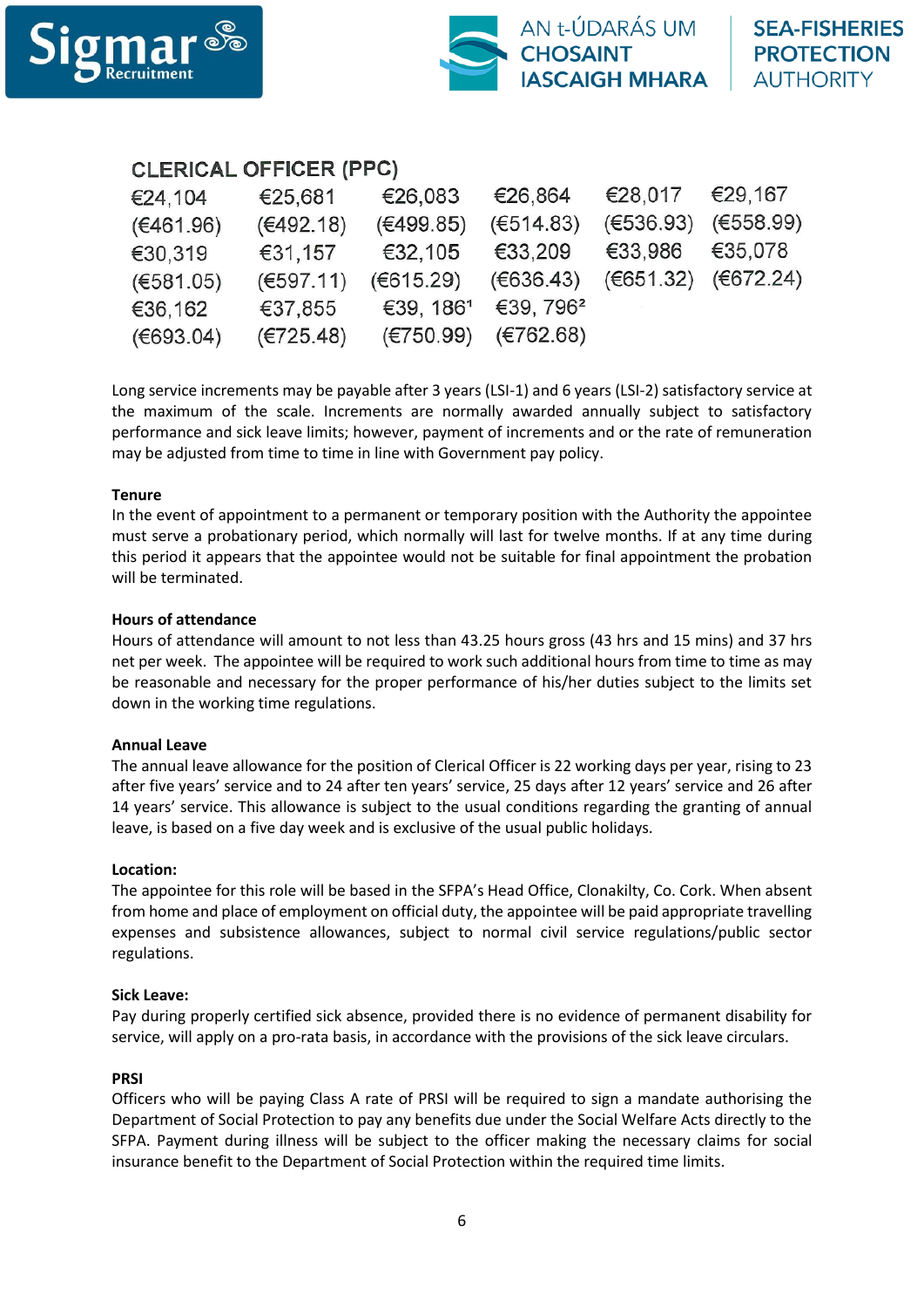



#### **Superannuation and Retirement**:

The successful candidate will be offered the appropriate superannuation terms and conditions as prevailing in the SFPA at the time of being offered an appointment. In general, and except for candidates who have worked in a pensionable (non-single scheme terms) public service job in the 26 weeks prior to appointment (see paragraph d below), this means being offered appointment based on membership of the Single Public Service Pension Scheme ("Single Scheme"). Key provisions attaching to membership of the Single Scheme are as follows:

#### • **Pensionable Age**

The minimum age at which pension is payable is 66 (rising to 67 and 68) in line with State Pension age changes.

- **Retirement Age:**  Scheme members must retire at the age of 70.
- **Pension Abatement**

If the appointee was previously employed in the Civil Service and is in receipt of a pension from the Civil Service normal abatement rules will apply. However, if the appointee was previously employed in the Civil Service and awarded a pension under voluntary early retirement arrangements (other than the Incentivised Scheme of Early Retirement (ISER) or the Department of Health Circular 7/2010 VER/VRS which, as indicated above, renders a person ineligible for the competition) the entitlement to that pension will cease with effect from the date of reappointment. Special arrangements will, however be made for the reckoning of previous service given by the appointee for the purpose of any future superannuation award for which the appointee may be eligible.

- If the appointee was previously employed in the Civil Service or in the Public Service please note that the Public Service Pensions (Single Scheme and Other Provisions) Act 2012 includes a provision which extends abatement of pension for all Civil and Public Servants who are reemployed where a Public Service pension is in payment. This provision to apply abatement across the wider public service came into effect on 1 November 2012. **This may have pension implications for any person appointed to this position that is currently in receipt of a Civil or Public Service pension or has a preserved Civil or Public Service pension which will come into payment during his/her employment in this position.**
- **Department of Education and Skills Early Retirement Scheme for Teachers Circular 102/2007** The Department of Education and Skills introduced an Early Retirement Scheme for Teachers. It is a condition of the Early Retirement Scheme that with the exception of the situations set out in paragraphs 10.2 and 10.3 of the relevant circular documentation, and with those exceptions only, if a teacher accepts early retirement under **Strands 1, 2 or 3** of this scheme and is subsequently employed in any capacity in any area of the public sector, payment of pension to that person under the scheme **will immediately cease**. Pension payments will, however, be resumed on the ceasing of such employment or on the person's 60<sup>th</sup> birthday, whichever is the later, but on resumption, the pension will be based on the person's actual reckonable service as a teacher (i.e. the added years previously granted will not be taken into account in the calculation of the pension payment).
- Ill-Health Retirement

Please note that where an individual has retired from a Civil/Public Service body on the grounds of ill-health his/her pension from that employment may be subject to review in accordance with the rules of ill-health retirement within the pension scheme of that employment.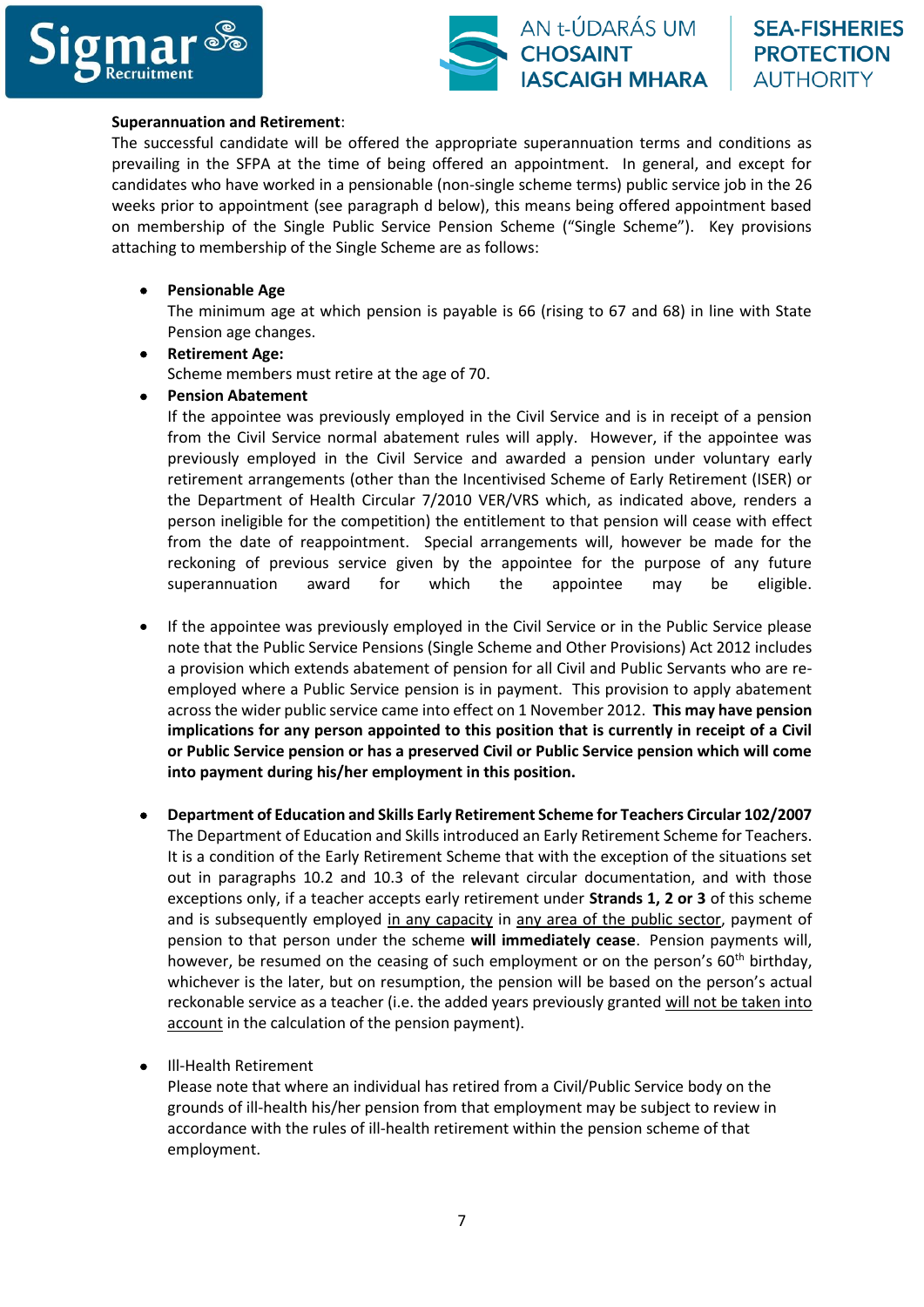



#### **a. Prior Public Servants**

While the default pension terms, as set out in the preceding paragraphs, consist of Single Scheme membership, this may not apply to certain appointees. Full details of the conditions governing whether or not a public servant is a Single Scheme member are given in the Public Service Pensions (Single Scheme and other Provisions) Act 2012. However the key exception case (in the context of this competition and generally) is that a successful candidate who has worked in a pensionable (non-single scheme terms) capacity in the public service within 26 weeks of taking up appointment, would in general not become a member of the Single Scheme. In this case such a candidate would instead be offered membership of the pension scheme for non-established civil servants ("Non-Established State Employee Scheme"). This would mean that the abatement provisions at (c) above would apply, and in addition there are implications in respect of pension accrual as outlined below:

#### **b. Pension Accrual**

A 40-year limit on total service that can be counted towards pension where a person has been a member of more than one existing public service pension scheme would apply. This 40-year limit, which is provided for in the Public Service Pensions (Single Scheme and other Provisions) Act 2012 came into effect on 28 July 2012. This may have implications for any appointee who has acquired pension rights in a previous public service employment.

## **c. Pension-Related Deduction**

This appointment is subject to the pension-related deduction in accordance with the Financial Emergency Measure in the Public Interest Act 2009.

#### **Note**

Candidates should note that different pay and conditions may apply if, immediately prior to appointment with the Authority, the appointee is/was a serving civil or public servant.

The above represents the principal conditions of service and is not intended to be the comprehensive list of all terms and conditions of employment, which will be set out in the employment contract to be agreed with the successful candidate.

#### **Other Important Information:**

Sigmar Recruitment Consultants Ltd. will not be responsible for refunding any expenses incurred by candidates.

The admission of a person to a competition, or invitation to attend interview, or a successful result notification, is not to be taken as implying that Sigmar Recruitment Consultants Ltd. is satisfied that such a person fulfils the requirements or is not disqualified by law from holding the position and does not carry a guarantee that your application will receive further consideration. It is important, therefore, for you to note that the onus is on you to ensure that you meet the eligibility requirements for the competition before attending for interview. If you do not meet these essential entry requirements but nevertheless attend for interview you will be putting yourself to unnecessary expense.

Prior to recommending any candidate for appointment to this position Sigmar Recruitment Consultants Ltd. will make all such enquiries that are deemed necessary to determine the suitability of that candidate. Until all stages of the recruitment process have been fully completed a final determination cannot be made nor can it be deemed or inferred that such a determination has been made.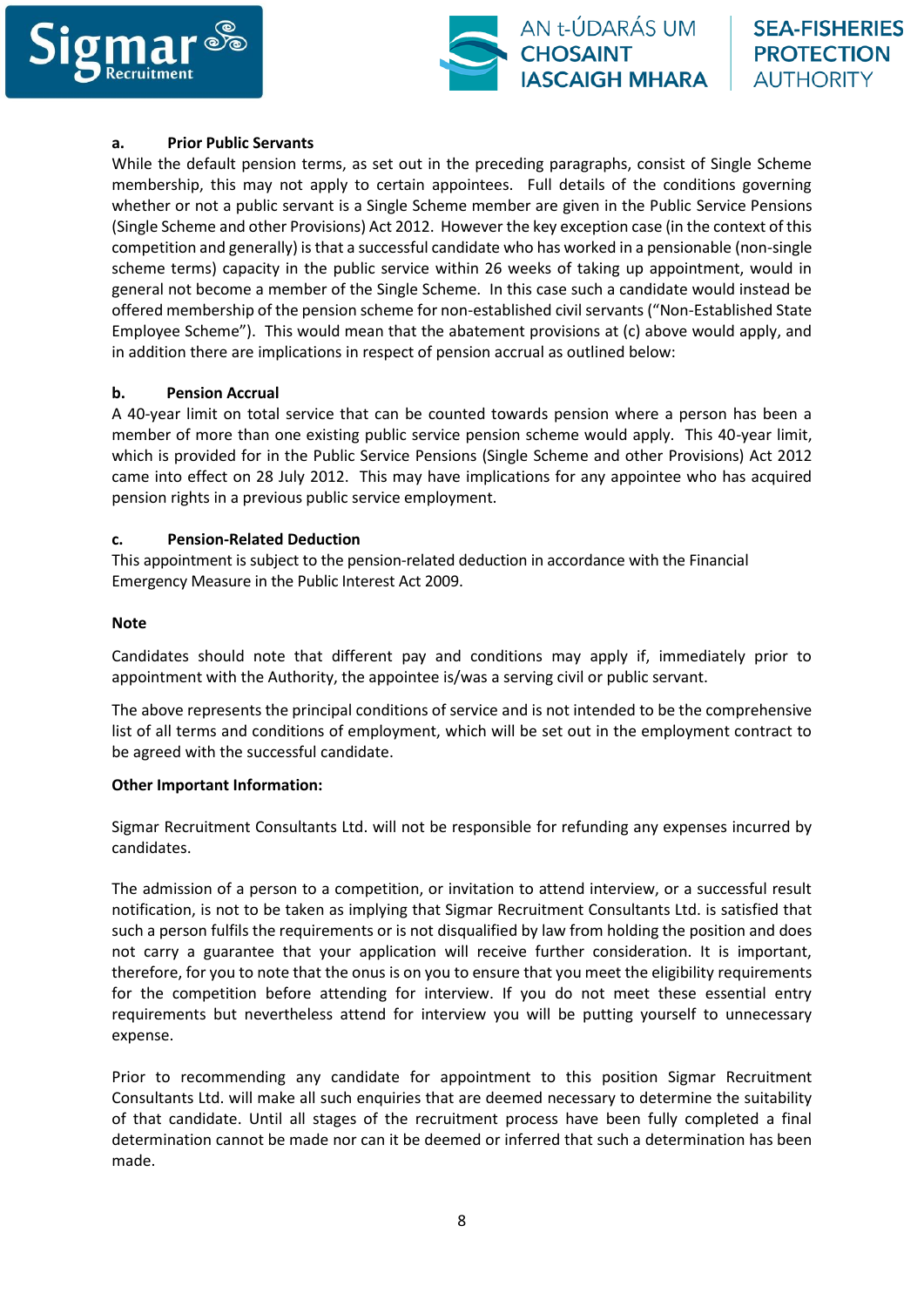

Should the person recommended for appointment decline, or having accepted it, relinquish it or if an additional vacancy arises the Board may, at its discretion, select and recommend another person for appointment on the results of this selection process

## **Candidates' Rights - Review Procedures in relation to the Selection Process:**

Sigmar Recruitment Consultants Ltd. will consider requests for review in accordance with the provisions of the codes of practice published by the CPSA. The Codes of Practice are available on the website of the Commission for Public Service Appointments http://www.cpsa.ie/.

- Should a candidate be unhappy with an action or decision in relation to their application (where the selection is managed by Sigmar Recruitment) they can seek feedback from Sigmar Recruitment. An initial review will be carried out internally by the candidate's recruitment contact as to why their application was deemed unsuccessful. The outcome of this review will be sent to the candidate in written format.
- To request an initial review, a candidate must write to Sigmar within 5 working days of receiving notification of the decision on their application. Sigmar will carry out the initial review without delay. If the candidate is dissatisfied with the outcome, they may resort to the formal procedures within 2 working days of receiving notifications of the outcome of the initial review.
- Should the candidate not be satisfied with the outcome of the initial review, it will be referred to the Account Director who acts as the decision arbitrator.
- The decision arbitrator will be a person unconnected with the selection process and he/she will adjudicate on requests for review. The decision of the decision arbitrator in relation to such matters is final.

## **Candidates' Obligations:**

Candidates should note that canvassing will disqualify and will result in their exclusion from the process.

Candidates must not:

- knowingly or recklessly provide false information
- canvass any person with or without inducements
- interfere with or compromise the process in any way

A third party must not impersonate a candidate at any stage of the process.

Any person who contravenes the above provisions or who assists another person in contravening the above provisions is guilty of an offence. A person who is found guilty of an offence is liable to a fine/or imprisonment.

In addition, where a person found guilty of an offence was or is a candidate at a recruitment process, then:

- where he/she has not been appointed to a post, he/she will be disqualified as a candidate; and
- where he/she has been appointed subsequently to the recruitment process in question, he/she shall forfeit that appointment.

#### **Specific candidate criteria**

Candidates must:

- Have the knowledge and ability to discharge the duties of the post concerned
- Be suitable on the grounds of character
- Be medically fit to perform the duties of the Clerical Officer
- Be suitable in all other relevant respects for appointment to the post concerned

-and if successful, they will not be appointed to the post unless they: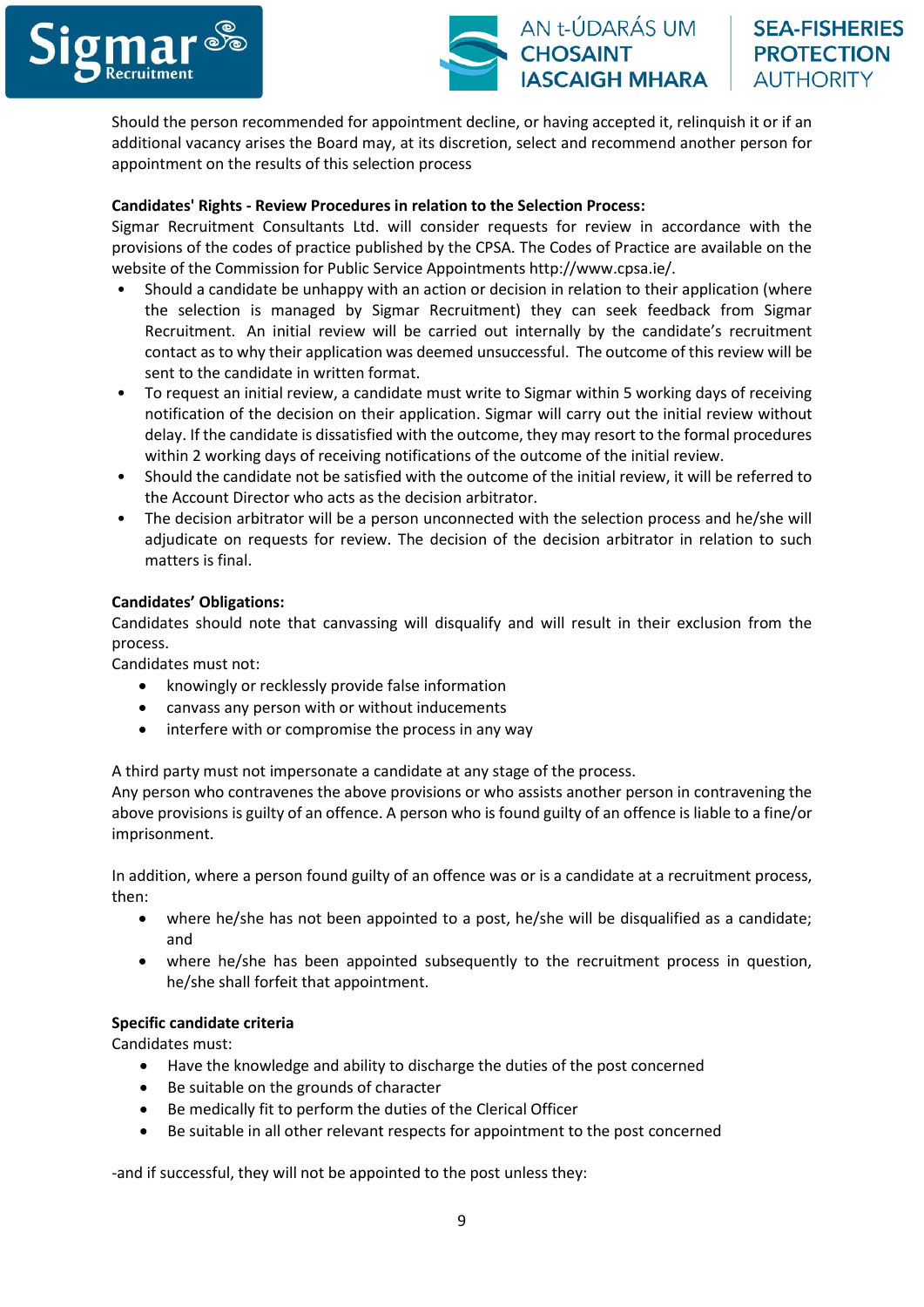

- Agree to undertake the duties attached to the post and accept the conditions under which the duties are, or may be required to be, performed
- Are fully competent and available to undertake, and fully capable of undertaking, the duties attached to the position.

## **Deeming of candidature to be withdrawn**

Candidates who do not attend for interview or other test when and where required by Sigmar Recruitment, or who do not, when requested, furnish such evidence as Sigmar Recruitment require in regard to any matter relevant to their candidature, will have no further claim to consideration.

## **Quality Customer Service**

We aim to provide an excellent quality service to all our customers. If, for whatever reason, you are unhappy with any aspect of the service you receive from us, we urge you to bring this to the attention of the unit or staff member concerned. This is important as it ensures that we are aware of the problem and can take the appropriate steps to resolve it.

Feedback will be provided on written request.

## **Data Protection Acts, 1988 and 2003**

When your application form is received, we create a record in your name, which contains much of the personal information you have supplied. This personal record is used solely in processing your candidature and should you be successful certain information you provide will be forwarded to the employing organisation. Such information held is subject to the rights and obligations set out in the Data Protection Acts, 1988 & 2003.

To make a request under the Data Protection Acts 1988 & 2003, please submit your request in writing to: **Data Protection Co-Ordinator – Managed Services, Sigmar Recruitment Consultants Ltd., 13 Hume St., Dublin 2.** Ensure that you describe the records you seek in the greatest possible detail to enable us to identify the relevant record**.** A fee of €6.35 should accompany your request. Payment should be made by way of bank draft, money order, or personal cheque, made payable to 'Sigmar Recruitment Consultants Ltd.'. Certain items of information, not specific to any individual, are extracted from records for general statistical purposes.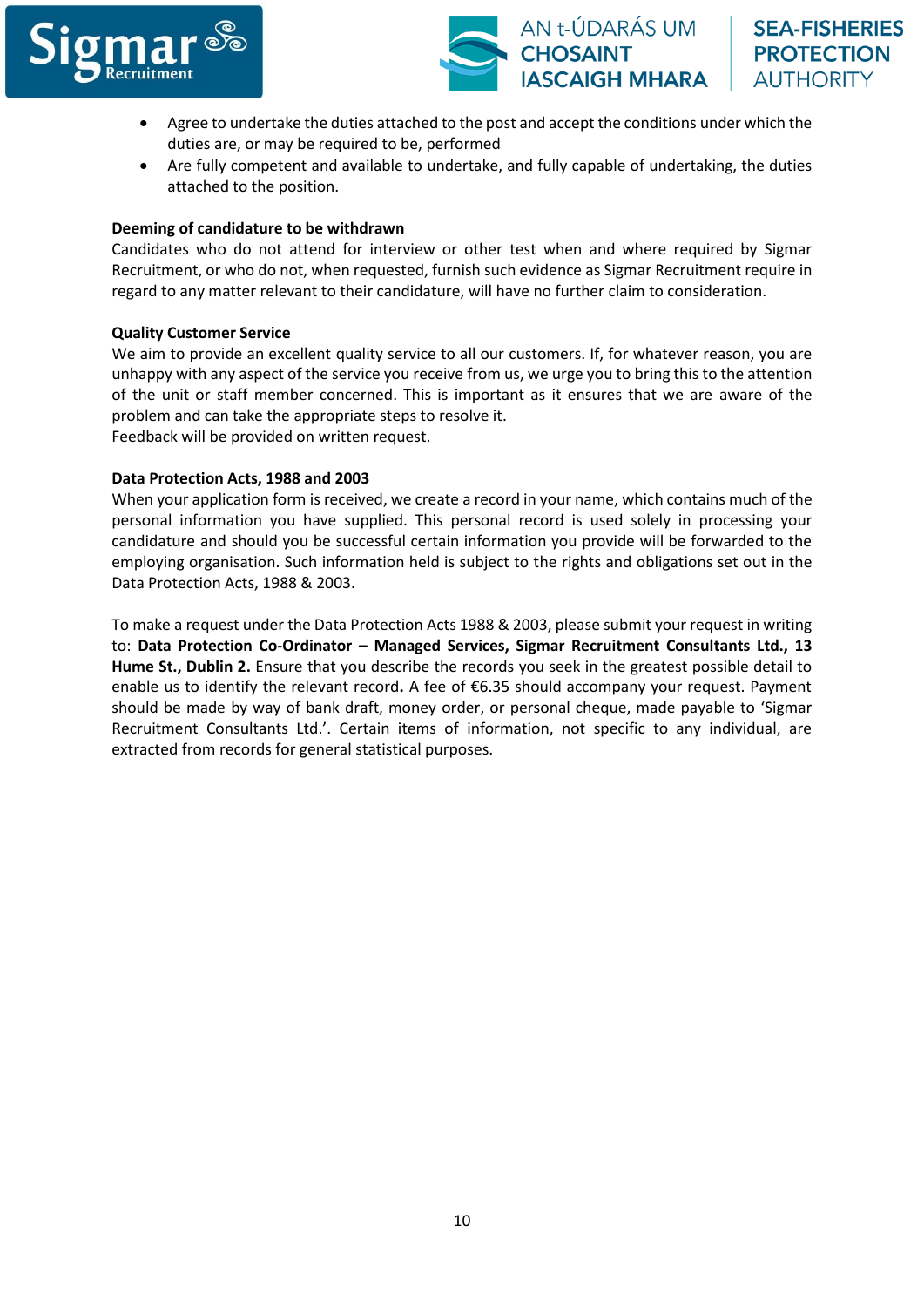



## **Appendix 1 - Clerical Officer Competencies**

| Competency                                                | <b>Typical behavioural indicators</b>                                                                                                                                                                                                                                                                                                                                                                                                                                                                                                                                                                                                      |  |  |
|-----------------------------------------------------------|--------------------------------------------------------------------------------------------------------------------------------------------------------------------------------------------------------------------------------------------------------------------------------------------------------------------------------------------------------------------------------------------------------------------------------------------------------------------------------------------------------------------------------------------------------------------------------------------------------------------------------------------|--|--|
| Team Work and<br>Working with<br>others                   | Shows respect for colleagues and co-workers<br>$\bullet$<br>Develops and maintains good working relationships with others, sharing<br>information and knowledge, as appropriate<br>Offers own ideas and perspectives.<br>Fully understands their own role within the team making every effort to<br>play his/her part.                                                                                                                                                                                                                                                                                                                     |  |  |
| Information<br>management /<br>Processing                 | Approaches and delivers all work in a thorough and organised manner<br>• Follows procedures and protocols, understanding their value and the<br>rationale behind them<br>Keeps high quality records that are easy for others to understand<br>Draws appropriate conclusions from information<br>٠<br>Suggests new ways of doing things better and more efficiently<br>Is comfortable working with different types of information, e.g. written,<br>numerical, charts, and carries out calculations such as arithmetic,<br>percentages etc.                                                                                                 |  |  |
| Delivery of results                                       | Takes responsibility for work and sees it through to the appropriate<br>next level<br>Completes work in a timely manner<br>Adapts quickly to new ways of doing things<br>Checks all work thoroughly to ensure it is completed to a high standard<br>and learns from mistakes<br>• Writes with correct grammar and spelling and draws reasonable<br>conclusions from written instructions<br>Identifies and appreciates the urgency and importance of different<br>tasks<br>Demonstrates initiative and flexibility in ensuring work is delivered<br>Is self-reliant and uses judgment on when to ask manager or colleagues<br>for guidance |  |  |
| <b>Customer Service</b><br>and<br>Communication<br>skills | Actively listens to others and tries to understand their perspectives/<br>requirements/ needs<br>Understands the steps or processes that customers must go through<br>and can clearly explain these<br>Is respectful, courteous and professional, remaining composed, even in<br>challenging circumstances Can be firm when necessary and<br>communicate with confidence and authority<br>Communicates clearly and fluently when speaking and in writing                                                                                                                                                                                   |  |  |